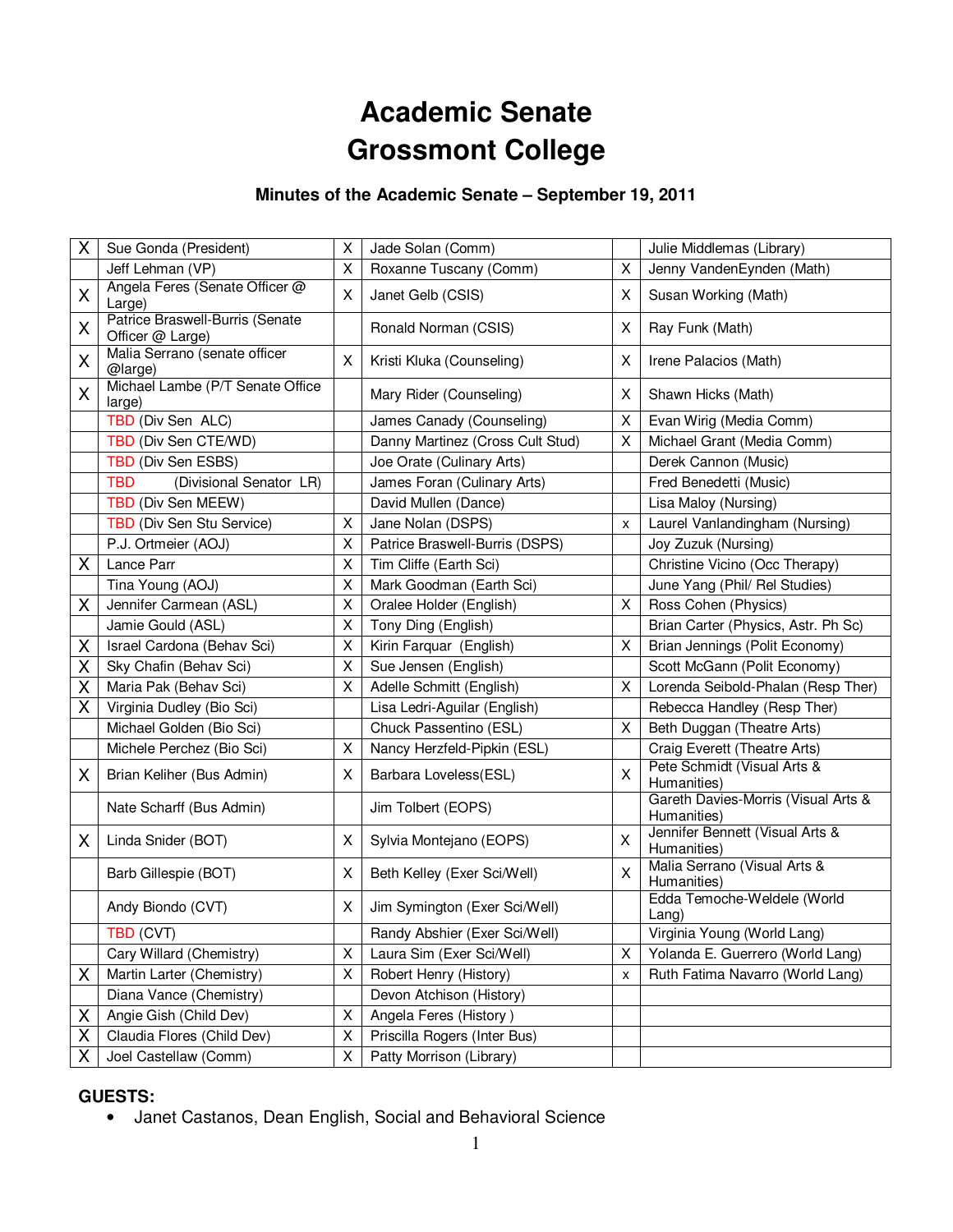- Beth Smith, Faculty Math Department, VP Academic Senate for California Community Colleges
- Sheridan DeWolf, Interim Dean Career Tech Ed/Workforce Development
- Michael Orr, Faculty Math Department
- John Colson, VP Student Services
- Marlene Barr, DSPS Counselor
- Cary Willard, Interim Dean Math/Natural Science/Exercise Science
- Jeff Waller, Faculty Math Department, Curriculum Co-Chair

## **RECORDER**: Rochelle Weiser

# **I. CALL TO ORDER (11:05)**

### **A. Public Comment**

#### Beth Smith:

Beth reported on the Academic Senate of California Community Colleges taskforce on Student Success. She noted the taskforce was formed in response to SB1143, the State Senate Bill regarding student success and funding for California Community Colleges. Beth reported the taskforce would be releasing their recommendations and noted there were 22 recommendations. She then reviewed data on State wide performance; she noted increases in all areas. Beth noted that at this time the taskforce is not recommending that funding be based on student success and performance. She encouraged faculty to use the recommendations for discussion in their departments.

## **B. Approval of Agenda**

A motion was made to approve the day's agenda. **M/S/U** Wirig/Braswell-Burris

#### **C. Approval of Minutes from August 29, 2011.**  A motion was made to approve the minutes from August 29, 2011. **M/S/U** Wirig/VandenEynden

# **II. PRESIDENT'S REPORT – Sue Gonda**

- Sue presented Jennifer Carmean a Certificate of Appreciation for serving as a Senate Officer during the Spring semester.
- Sue noted as a historian she would like to report that the Armed Forces policy of "Don't Ask, Don't Tell" is scheduled to be repelled September 20, 2011.
- Sue reported California Assembly member Marty Block would be on campus September 27, 2011 at 11:00am in room 220. She noted he would be discussing the state of Community Colleges and it would be an opportunity for students; and faculty were encouraged to bring their students.
- Sue announced that Grossmont College would be holding a Fall Fundraiser celebrating GC's  $50<sup>th</sup>$  Anniversary on October 22, 2011. The event will be held on the GC campus and the attire will be "what you wore in college". More information is available on the GC website http://www.grossmont.edu/50years/events.asp.
- Sue announced a forum for input for the Educational Master Plan will be held September 30, 2011. Please contact Sue for more information.
- Sue reminded everyone to check their e-mail regarding the scheduled forums for the restructure of the Student Services Department.

### **III. COMMITTEES**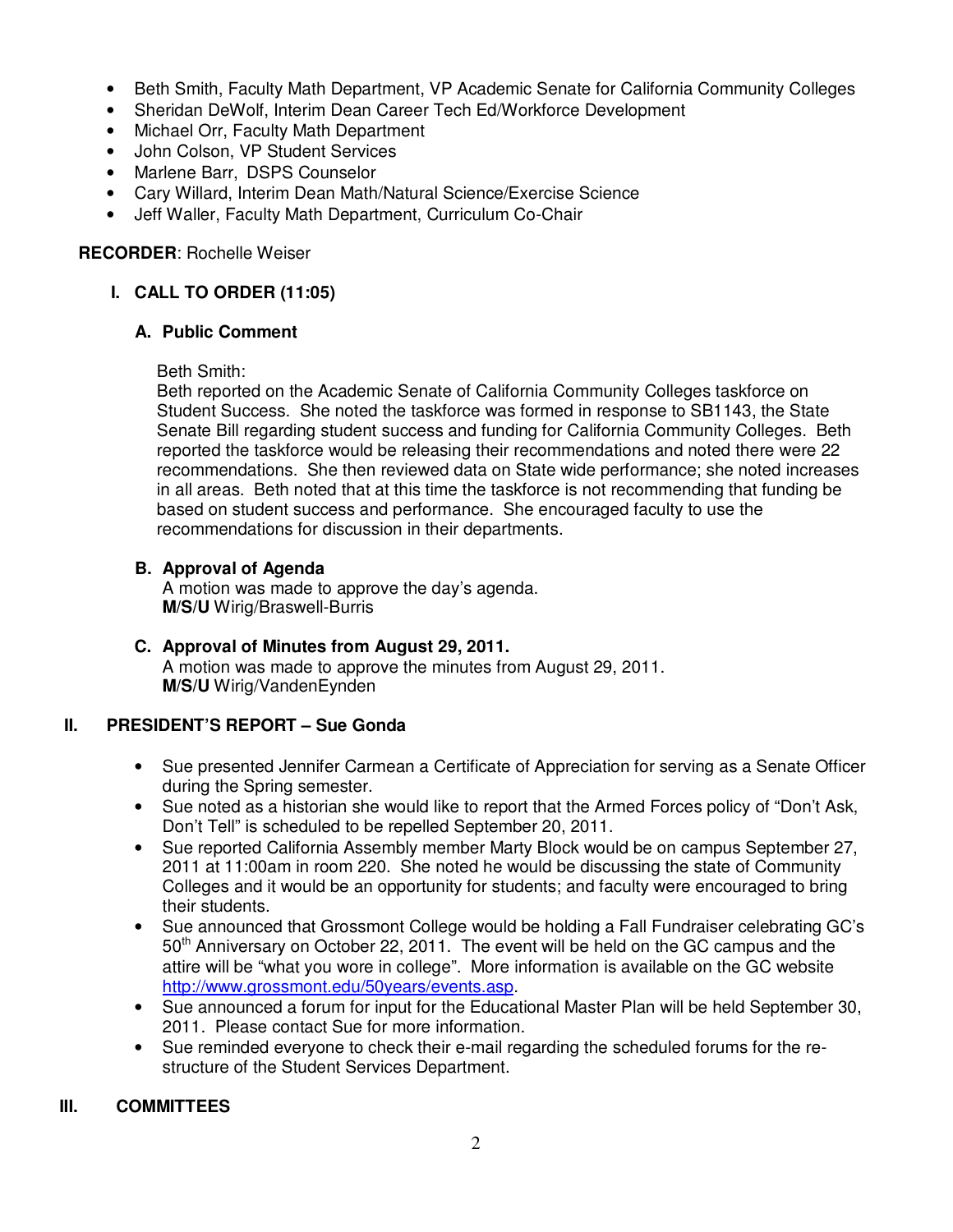## **A. Student Success Committee-Report on visit to Kingsborough College**

The committee reported on their visit to Kingsborough College; the team had the opportunity to review data with the faculty, staff and administrators from Kingsborough; Kingsborough shared successful strategies with the team; and helped the team formulate an action plan for GC. The committee then shared the presentation "Grossmont College the First Year Experience." The team explained the pilot program had made priority registration available to students who opted for full orientation sessions with the GC counseling department; these students met face to face with counselors, completed placement testing, then were able to have priority registration. The team then identified students who assessed at the English 98 level, those that enrolled and did not enroll, and will begin by following the group that did not enroll. The goal is to follow the students, continue one on one sessions/course advisement and follow their course and success. The committee explained that the members from Kingsborough highly recommended starting with a small group then moving to the larger student population.

## **IV. ACTION ITEMS**

### **A. Federal Legislative Program**

Sue presented the Draft document of the 2011-2012 Federal Legislative Program: Financial Aid and Workforce Preparation. Sue asked for a motion to put the document on the table.

M/S/P Flores/VandenEynden 1 Abstention Motion passed to endorse the 2011-2012 Federal Legislative Program.

### **V. INFORMATION ITEMS**

### **A. Program Review Website: Pamela Wright**

Pamela began by explaining how to access the Program Review Reports; access the GCCCD website, go to the Departments tab, click on Research and Planning, then click on Program Review. She then reviewed the data that is available. Pamela noted that Division reports can be run using the Colleague system. Pamela noted that for questions faculty could contact her or Jerry Buckley. She also noted Shirley Pereira is available to work with the departments and divisions.

### **B. Gainful Employment Reporting: Sheridan DeWolf & Michael Copenhaver**

Sheridan began by explaining recent legislation had mandated that colleges and schools that offer Workforce/ Career Tech Ed program certificates must report Gainful Employment information; programs offered, time to complete, fees associated with program, and report on number of students who complete program in the set time. She then reviewed the information available on the GC website; http://www.grossmont.edu/gainfulemployment/. She noted that the information is good for all faculty to be aware of. She also reported that the employment verification portion of the program needs to be improved; the current system it does not recognize that a graduate may be working in their field of study at an unrelated business; i.e. Director of Health at Qualcomm or Business Administrator at Sharp Medical, it does not recognize the position, just the place of employment.

### **C. Social Media Guidelines: Kerry Kilber/Angela Feres**

Kerry reported that with all the social media available the district has provided Social Media Guidelines; available at http://www.gcccd.edu/news/. Kerry noted the various forms of Social Media that are being used by GCCCD and the resources available to faculty, departments and divisions; she reviewed "best practices" for Social Media. Kerry noted Chris Rodgers is